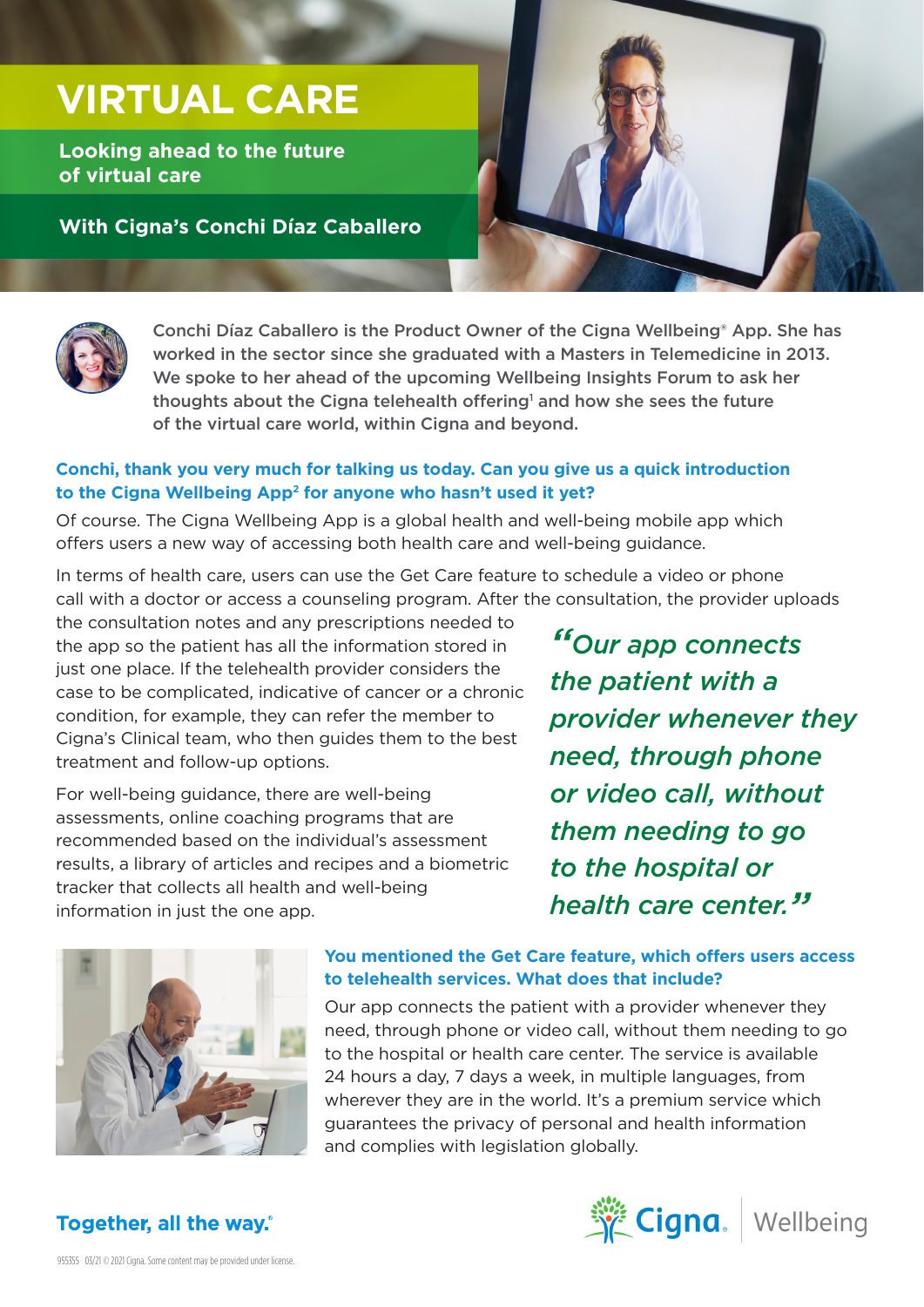#### **How has the COVID-19 pandemic affected how users see telehealth?**

Our app was launched in 2017; as we had already identified the potential and had worked to make the concept of telehealth a reality. But telehealth was at low levels of awareness and adoption in the general population and for certain populations, such as the elderly, the technology can be a barrier. The pandemic created a particular need in a particular moment,

# *"I think that investment in technology applied to health care will increase. "*

and our Cigna Wellbeing App has successfully risen to that challenge to meet our members' needs.

#### **We've seen a steep rise in telehealth use over the last six months. Is that set to continue?**

The app statistics during lockdown are astonishing. The number of times our app is downloaded has increased by 45% and use of telemedicine has increased

by 35%.<sup>3</sup> That is really good news. Why did this happen and, most importantly, why is use still higher after the pandemic? The answer is that some of the barriers have simply disappeared. The patients had to trust in telehealth and learn to use the technology, and their experience was really good. As a result, the population has understood the real value of this service. They have also seen that it is not a substitute for in-person visits with a provider, but rather a complementary service that can help them balance their day-to-day lives.

#### **What do you think the future of virtual care holds?**

I think that investment in technology applied to health care will increase. I think a lack of use and subsequent lack of supporting evidence was a barrier. As use increases, and more studies are carried out, evidence about use can help us identify the areas in which virtual care really works and where it isn't cost-effective. I think it's important to remember that virtual care will never replace traditional health systems; they will be an essential part of it. And with that in mind, we will be able to plan the future of virtual care in line with technological improvements.

I also think that synchronous virtual care, those that happen in real time, like phone and video consultations, will continue to improve, in parallel with the asynchronous offerings. Interoperability will continue to be key for the future. Having integrated electronic health records will enable users to access all personal and medical information, no matter which application they are using or which hospital they are at.

Virtual care adoption has sped up due to the pandemic. However, there are some virtual care applications that need to be prioritized. Take what happened with chronic conditions during the pandemic, for example.



Patients still visited their provider to adjust their medication based on blood sugar metrics that could be stored in their mobile devices. Could the telehealth doctor access the health record history for the patient remotely instead? These are options that I think are worth investigating.

#### **What virtual care products would you personally like to see developed?**

I would like us to look at chronic condition management. We already offer several products, but chronic disease prevalence is expected to increase, and we need to take it further. The technology is available, and we need to make the most of that, with a software product specifically for this audience.